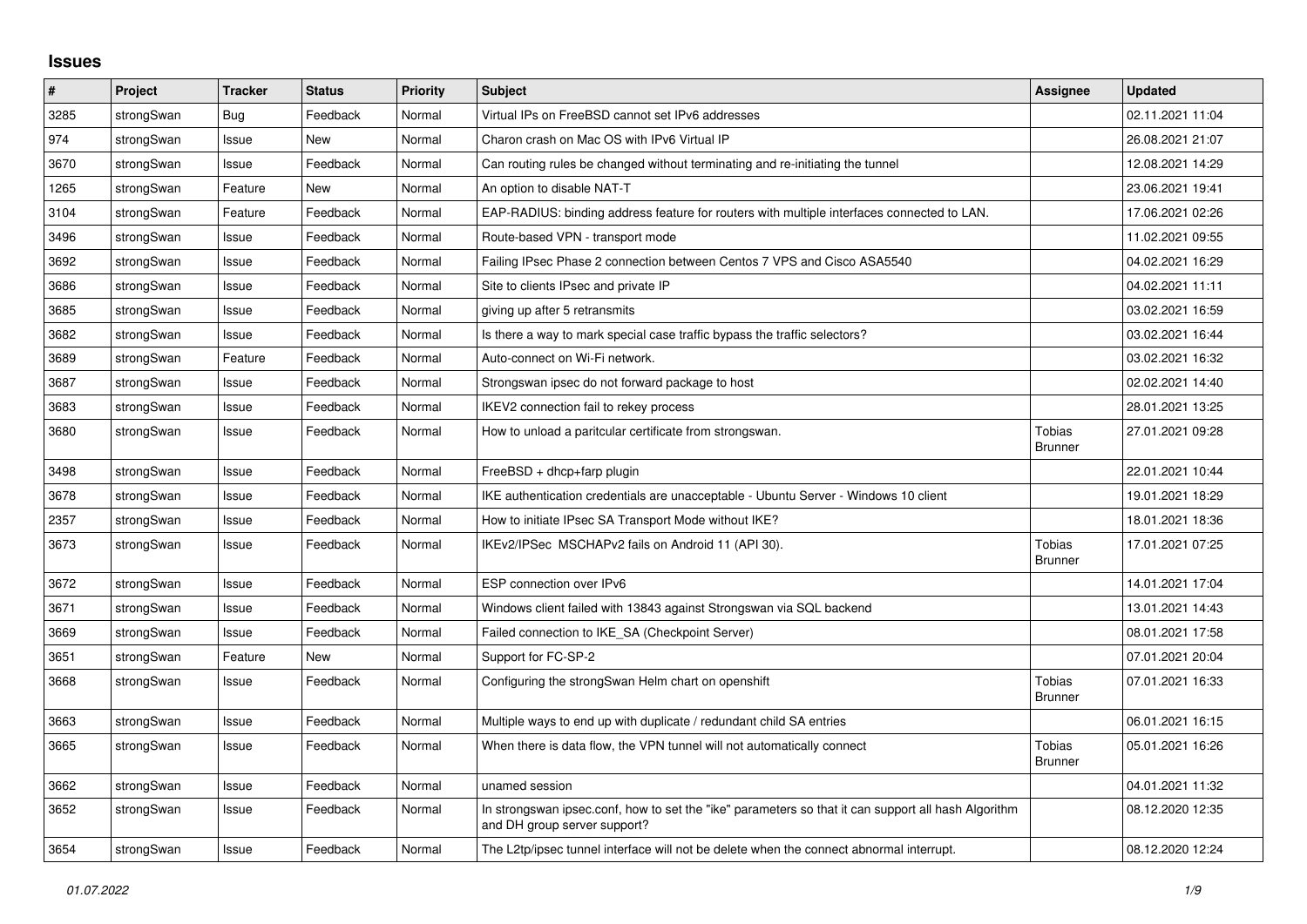| $\pmb{\#}$ | Project    | <b>Tracker</b> | <b>Status</b> | <b>Priority</b> | <b>Subject</b>                                                                                                          | <b>Assignee</b>                 | <b>Updated</b>   |
|------------|------------|----------------|---------------|-----------------|-------------------------------------------------------------------------------------------------------------------------|---------------------------------|------------------|
| 3653       | strongSwan | Feature        | Feedback      | Normal          | Is there any possibility to pass any non-standard parameters for tunnels (ike or child sa) for use by<br>custom plugin? |                                 | 08.12.2020 11:03 |
| 3650       | strongSwan | Issue          | Feedback      | Normal          | HA behaves very strange                                                                                                 |                                 | 04.12.2020 08:53 |
| 3647       | strongSwan | Issue          | Feedback      | Normal          | Is it possible to receive INTERNAL_IP4_SUBNET attributes in updown scripts                                              |                                 | 02.12.2020 17:06 |
| 3643       | strongSwan | Issue          | Feedback      | Normal          | Strongswan and FRR NHRP                                                                                                 |                                 | 01.12.2020 10:55 |
| 3642       | strongSwan | Issue          | Feedback      | Normal          | How to distinguish encapsulated packets from different interfaces                                                       |                                 | 30.11.2020 09:38 |
| 3640       | strongSwan | Issue          | Feedback      | Normal          | Problem surfing via VPN form Android APK on a sepcific Mobile Operator                                                  |                                 | 26.11.2020 11:43 |
| 3636       | strongSwan | Issue          | Feedback      | Normal          | Tor behind VPN                                                                                                          | <b>Tobias</b><br><b>Brunner</b> | 23.11.2020 14:09 |
| 3630       | strongSwan | Issue          | Feedback      | Normal          | The certificate is loaded but not used.                                                                                 |                                 | 18.11.2020 10:29 |
| 3628       | strongSwan | Issue          | Feedback      | Normal          | Constant `retransmit` while establishing CHILD_SA                                                                       |                                 | 16.11.2020 10:14 |
| 3629       | strongSwan | Issue          | Feedback      | Normal          | IPSec enc only on specific dport/proto                                                                                  |                                 | 16.11.2020 10:04 |
| 3620       | strongSwan | Issue          | Feedback      | Normal          | L2TP/IPSEC ipsec.conf setting                                                                                           | <b>Tobias</b><br><b>Brunner</b> | 12.11.2020 10:14 |
| 3626       | strongSwan | Issue          | Feedback      | Low             | "Always On VPN" not available in Fire TV 4k                                                                             | <b>Tobias</b><br><b>Brunner</b> | 11.11.2020 12:41 |
| 3625       | strongSwan | Issue          | Feedback      | Normal          | Always on VPN when the client is on the same LAN as the VPN server                                                      |                                 | 10.11.2020 18:45 |
| 3618       | strongSwan | Issue          | Feedback      | Normal          | Use side-band to configure strongswan's                                                                                 |                                 | 09.11.2020 10:38 |
| 3616       | strongSwan | Issue          | Feedback      | Normal          | With Strongswan 5.7.2, unique=never not allowing multiple clients to establish tunnels with same<br>identity            |                                 | 05.11.2020 12:32 |
| 3617       | strongSwan | Issue          | Feedback      | Normal          | full-offload swanctl.conf                                                                                               |                                 | 03.11.2020 17:24 |
| 3614       | strongSwan | Issue          | Feedback      | Normal          | Certificate renewal for about to expire certificates                                                                    |                                 | 30.10.2020 13:30 |
| 3613       | strongSwan | Issue          | Feedback      | Low             | Load-test jobs scheduled after tunnels are terminated                                                                   |                                 | 28.10.2020 12:06 |
| 3607       | strongSwan | Issue          | Feedback      | Normal          | statusall option reports transport established two or three times per IP at start-up                                    |                                 | 27.10.2020 16:48 |
| 3611       | strongSwan | Issue          | Feedback      | Normal          | Unable to Send Traffic Using NAT on EC2 Instance                                                                        |                                 | 27.10.2020 16:35 |
| 3610       | strongSwan | Issue          | Feedback      | Normal          | farp plugin conflicts with DHCP service                                                                                 |                                 | 26.10.2020 18:06 |
| 3606       | strongSwan | Issue          | Feedback      | Normal          | Using ipsec tunnel from "foreign" subnet                                                                                | Noel Kuntze                     | 26.10.2020 12:23 |
| 3609       | strongSwan | Issue          | Feedback      | Normal          | Potential DNS server IP address conflicts                                                                               |                                 | 26.10.2020 11:12 |
| 3597       | strongSwan | Issue          | Feedback      | Normal          | IPSec Client on CentOS 8 - Can't connect using ShrewSoft VPN config file                                                |                                 | 21.10.2020 16:38 |
| 3604       | strongSwan | Issue          | Feedback      | Normal          | Email Notification on down status                                                                                       |                                 | 21.10.2020 10:54 |
| 3596       | strongSwan | Issue          | Feedback      | Normal          | no issuer certificate found for                                                                                         |                                 | 21.10.2020 03:27 |
| 3603       | strongSwan | Issue          | Feedback      | Normal          | dns issue in config mode                                                                                                |                                 | 20.10.2020 11:50 |
| 3592       | strongSwan | Issue          | Feedback      | Normal          | Tunnel reported as established but log show "found encrypted payload, but no transform set"                             |                                 | 20.10.2020 10:37 |
| 3598       | strongSwan | Issue          | Feedback      | Normal          | swanctl on Windows: Support aborting execution                                                                          |                                 | 19.10.2020 15:01 |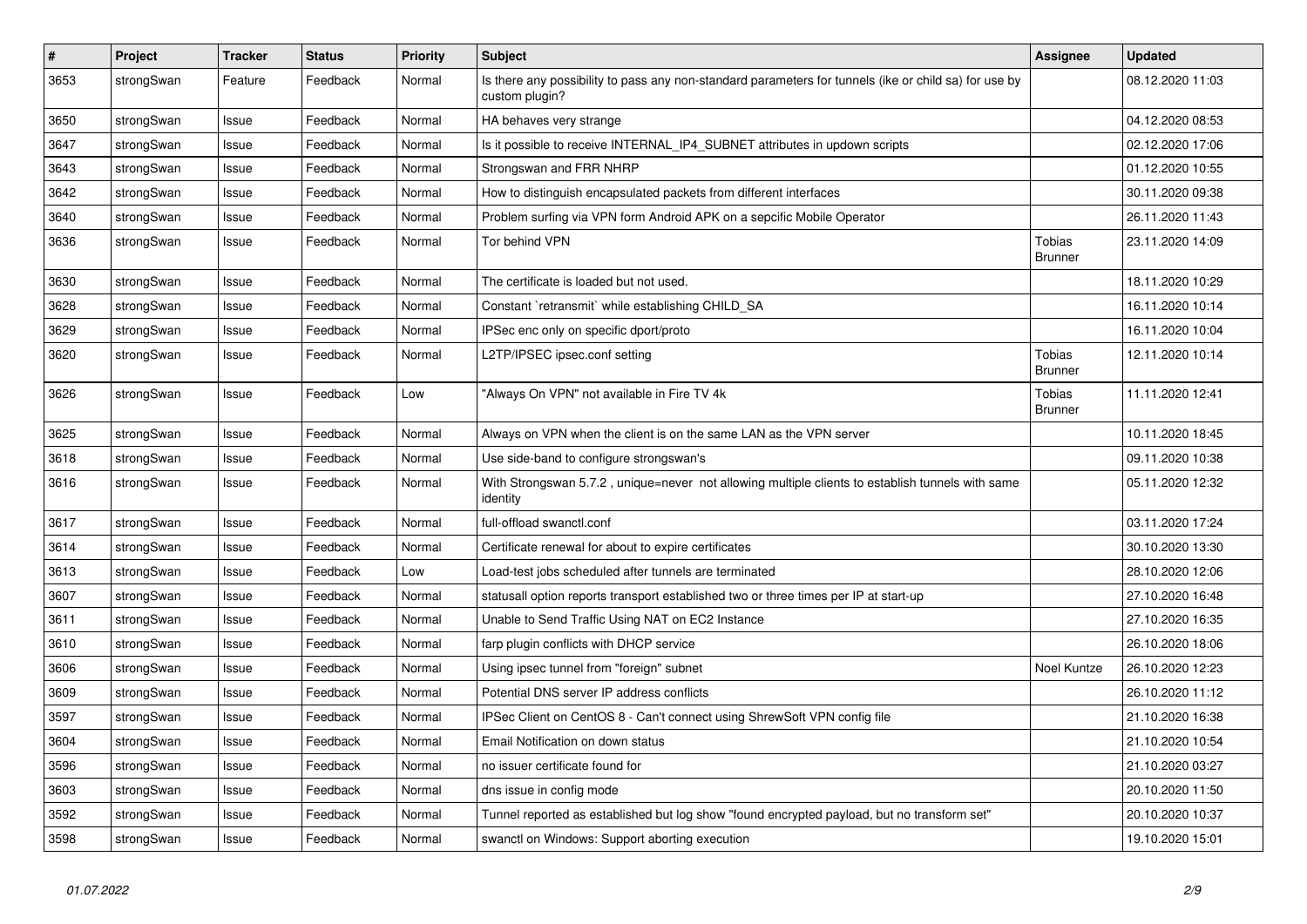| $\pmb{\sharp}$ | Project    | <b>Tracker</b> | <b>Status</b> | <b>Priority</b> | <b>Subject</b>                                                                          | <b>Assignee</b>          | <b>Updated</b>   |
|----------------|------------|----------------|---------------|-----------------|-----------------------------------------------------------------------------------------|--------------------------|------------------|
| 3594           | strongSwan | Issue          | Feedback      | Normal          | How to see the traffic at ESP in UDP SPIs and forwarding rule                           | Tobias<br><b>Brunner</b> | 15.10.2020 13:57 |
| 3593           | strongSwan | Issue          | Feedback      | Normal          | Need variable tracking make before break state into updown scripts                      |                          | 13.10.2020 09:59 |
| 3588           | strongSwan | Issue          | Feedback      | Normal          | VPN setup over 4G                                                                       |                          | 08.10.2020 14:13 |
| 3573           | strongSwan | Issue          | Feedback      | Normal          | ike2 and transit traffic                                                                |                          | 05.10.2020 10:55 |
| 3580           | strongSwan | Issue          | Feedback      | Normal          | encapsulation and packets not routing into tunnel problems                              |                          | 02.10.2020 10:03 |
| 3584           | strongSwan | Issue          | Feedback      | Normal          | Separate ipsec.conf file per conn and separate ipsec.secrets file per conn              | Tobias<br><b>Brunner</b> | 30.09.2020 17:06 |
| 3577           | strongSwan | Issue          | Feedback      | Normal          | StrongSwan Connection adding and deleting over network.                                 |                          | 28.09.2020 15:13 |
| 3578           | strongSwan | Issue          | Feedback      | Normal          | ipsec connection to FortiClient VPN                                                     |                          | 28.09.2020 15:08 |
| 3576           | strongSwan | Issue          | Feedback      | Normal          | strongswan on openwrt virtual ip inside ipsec tunnel                                    |                          | 25.09.2020 17:01 |
| 3575           | strongSwan | Issue          | Feedback      | Normal          | Tunnel of IPv6 Over IPv4 not accespting Jumbo Packets                                   |                          | 23.09.2020 16:44 |
| 3568           | strongSwan | Issue          | Feedback      | Normal          | vpn connection is unstable                                                              |                          | 23.09.2020 16:28 |
| 3566           | strongSwan | Issue          | Feedback      | Normal          | Number of simultaneous connections limited to 1000 in a cluster                         |                          | 18.09.2020 09:46 |
| 3565           | strongSwan | Issue          | Feedback      | Normal          | Filtering out logs or plugin in to do so                                                |                          | 16.09.2020 11:45 |
| 3564           | strongSwan | Issue          | Feedback      | Normal          | Out of order packets are generated if strong swan is running on multiple cores          |                          | 16.09.2020 10:01 |
| 3561           | strongSwan | Issue          | Feedback      | Normal          | Azure P2S VPN Linux connection error                                                    |                          | 15.09.2020 12:22 |
| 3560           | strongSwan | Issue          | Feedback      | Normal          | PSK tunnel working - Cert fails with fragmention errors                                 | Tobias<br>Brunner        | 11.09.2020 14:15 |
| 3558           | strongSwan | Issue          | Feedback      | Normal          | deleting half open IKE_SA with x.x.x.x after timeout with iOS device                    |                          | 05.09.2020 21:23 |
| 3536           | strongSwan | Issue          | Feedback      | Normal          | When Create multiple tunnels restart ipsec service will establish fail.                 |                          | 03.09.2020 13:58 |
| 3537           | strongSwan | Issue          | Feedback      | Normal          | IPv6 Packets are not transferred from server to client through IPSec using RPC protocol |                          | 01.09.2020 12:50 |
| 3552           | strongSwan | Issue          | Feedback      | Normal          | Internet disconnects after once VPN is established                                      |                          | 30.08.2020 05:35 |
| 3545           | strongSwan | Issue          | New           | Normal          | Configuration model for multiple-VRF tunnel endpoints                                   |                          | 18.08.2020 13:50 |
| 3291           | strongSwan | Issue          | Feedback      | Normal          | IPSec IKEv2 Client to VPN service 2                                                     | Tobias<br><b>Brunner</b> | 16.08.2020 12:58 |
| 3534           | strongSwan | Issue          | <b>New</b>    | Urgent          | use of strongswan, ipvlan L2 and kernel ipsec                                           |                          | 04.08.2020 20:59 |
| 3392           | strongSwan | Issue          | Feedback      | Normal          | mark=%unique and no Internet-connection with VPN                                        |                          | 31.07.2020 15:26 |
| 3524           | strongSwan | Issue          | New           | Urgent          | Routing public IP addresses thru the VPN tunnel (Peer is Cisco ISR)                     |                          | 24.07.2020 03:15 |
| 3490           | strongSwan | Issue          | Feedback      | Normal          | Selecting incorrect auth mode for IKEv1                                                 |                          | 21.07.2020 21:26 |
| 3516           | strongSwan | Issue          | Feedback      | Normal          | Close IKE_SA after expiry without rekey/reauth                                          |                          | 20.07.2020 19:32 |
| 2701           | strongSwan | Issue          | New           | Normal          | Low bandwidth when Iperfing data thorugh IPSEC tunnel                                   |                          | 07.07.2020 13:38 |
| 3499           | strongSwan | Issue          | Feedback      | Normal          | ISAKMP Signature hash algorithm / EAP-TLS Authentification                              |                          | 30.06.2020 10:40 |
| 3500           | strongSwan | Issue          | Feedback      | Normal          | swanctl --list-cert not listing all certs                                               |                          | 29.06.2020 15:25 |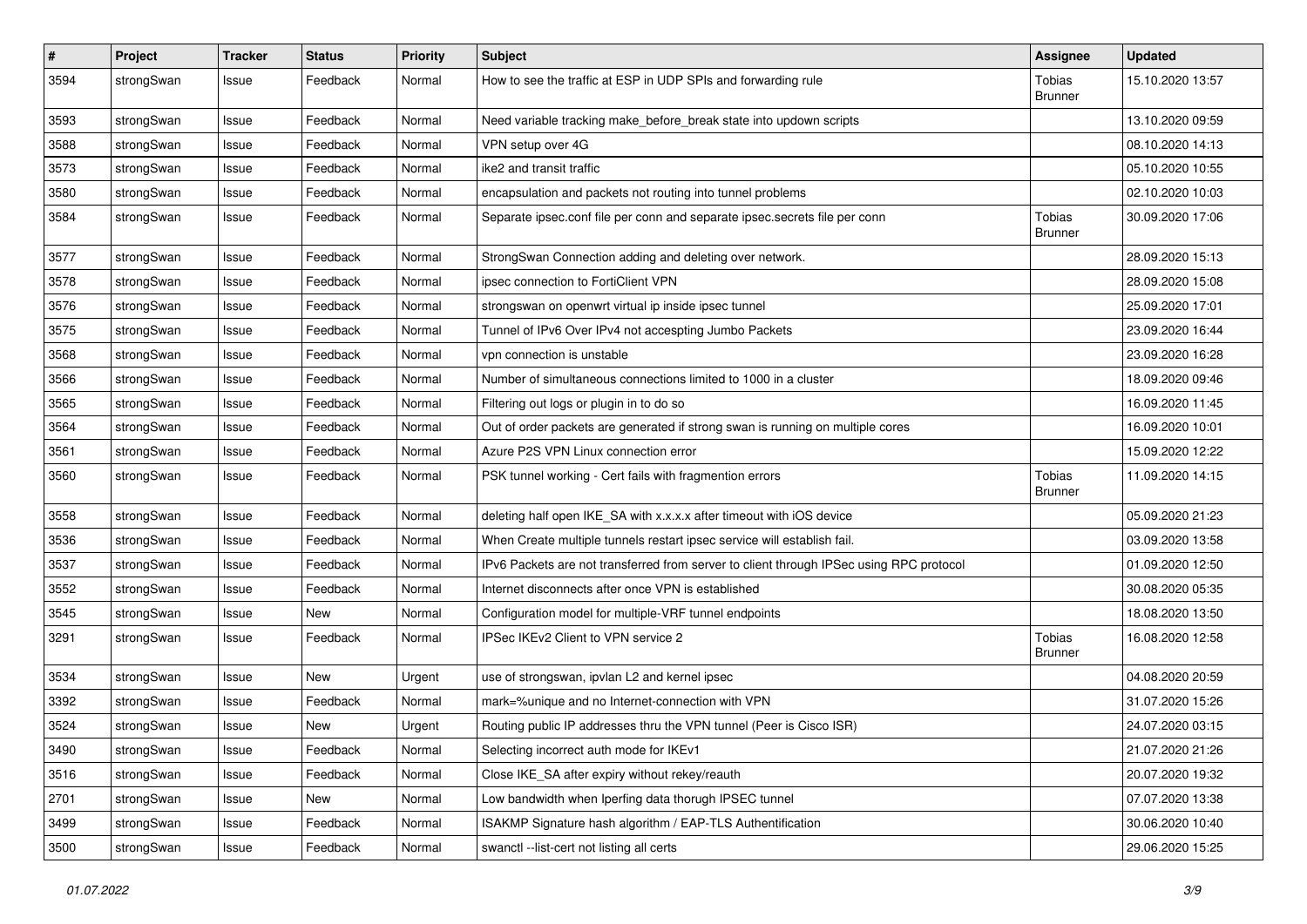| $\sharp$ | Project    | <b>Tracker</b> | <b>Status</b> | <b>Priority</b> | <b>Subject</b>                                                                                          | <b>Assignee</b>          | <b>Updated</b>   |
|----------|------------|----------------|---------------|-----------------|---------------------------------------------------------------------------------------------------------|--------------------------|------------------|
| 2189     | strongSwan | Feature        | Assigned      | Normal          | Support RFC 8229: TCP Encapsulation of IKE and IPsec Packets                                            | Tobias<br><b>Brunner</b> | 05.06.2020 19:48 |
| 3457     | strongSwan | Feature        | New           | Low             | user-friendly pkcs11 certificate selection                                                              |                          | 22.05.2020 12:52 |
| 3456     | strongSwan | Feature        | New           | Low             | move to github/gitlab                                                                                   |                          | 22.05.2020 12:27 |
| 3442     | strongSwan | Issue          | Feedback      | Normal          | Apply policy based on network interface in transport mode                                               |                          | 13.05.2020 10:53 |
| 3441     | strongSwan | Feature        | New           | Normal          | [Android] Lock modification of VPN configurations on work devices                                       |                          | 11.05.2020 10:00 |
| 2160     | strongSwan | Issue          | Feedback      | Normal          | support for opportunistic encryption                                                                    |                          | 06.05.2020 10:32 |
| 3422     | strongSwan | Feature        | Feedback      | Normal          | Allow multiple local.id to be specified in a single connection?                                         |                          | 23.04.2020 13:19 |
| 3400     | strongSwan | Issue          | Feedback      | Normal          | Windows 10 IKEv2 rekeying fails                                                                         |                          | 16.04.2020 17:08 |
| 3403     | strongSwan | Issue          | Feedback      | Normal          | IKEv2 natd false detection                                                                              |                          | 09.04.2020 14:19 |
| 3398     | strongSwan | Feature        | New           | Normal          | Android client - allow configuring eap_id with EAP-TLS                                                  |                          | 06.04.2020 23:19 |
| 3389     | strongSwan | Issue          | Feedback      | Normal          | Child SAs not getting created after rekeying                                                            |                          | 30.03.2020 15:45 |
| 817      | strongSwan | Issue          | Feedback      | Normal          | <b>IKEv2 IPv6 Router Advertisement</b>                                                                  |                          | 27.03.2020 17:14 |
| 1057     | strongSwan | Feature        | <b>New</b>    | Normal          | conn switching based on eap identity                                                                    |                          | 24.03.2020 10:14 |
| 3377     | strongSwan | Issue          | Feedback      | Normal          | Interface ID not configured during HA synchronization                                                   |                          | 18.03.2020 10:15 |
| 3366     | strongSwan | Issue          | Feedback      | Normal          | Uninstall "any" trap policy if start_action=trap with virtual IPs is used                               |                          | 13.03.2020 14:57 |
| 3342     | strongSwan | Issue          | Feedback      | Normal          | Certain fields in Storngswan on Firestick4K are not editable                                            |                          | 20.02.2020 09:36 |
| 3341     | strongSwan | <b>Bug</b>     | Feedback      | Normal          | Application Icon missing on firestick 4K                                                                | Tobias<br><b>Brunner</b> | 20.02.2020 09:31 |
| 3326     | strongSwan | Issue          | <b>New</b>    | Normal          | update custom routing table (table 220 by default) with new routes if new networks and routes<br>appear |                          | 10.02.2020 12:01 |
| 3307     | strongSwan | Issue          | Feedback      | Normal          | Probable non compliance with RFC 7296 wrt traffic selector narrowing?                                   |                          | 14.01.2020 16:19 |
| 3304     | strongSwan | Issue          | Feedback      | Normal          | Found unsupported critical X.509 extension: X509v3 Name Constraints                                     |                          | 13.01.2020 14:50 |
| 3298     | strongSwan | Issue          | New           | Normal          | strategies to improve strongswan performance per single SA                                              |                          | 23.12.2019 14:05 |
| 3282     | strongSwan | Issue          | Feedback      | Normal          | Android VPN client keeps retrying in airplane mode                                                      |                          | 29.11.2019 16:06 |
| 3276     | strongSwan | Feature        | Feedback      | Low             | N1 MODE CAPABILITY                                                                                      |                          | 21.11.2019 16:49 |
| 3268     | strongSwan | Issue          | Feedback      | Normal          | Traffic disruption -- policy-based VPN to AWS VPN service                                               |                          | 15.11.2019 16:53 |
| 3254     | strongSwan | Issue          | Feedback      | Normal          | Log level in android level                                                                              |                          | 08.11.2019 08:36 |
| 3244     | strongSwan | Feature        | New           | Low             | eap-peap on android                                                                                     |                          | 04.11.2019 10:17 |
| 104      | strongSwan | Feature        | Feedback      | Normal          | Postgresgl Db Support                                                                                   |                          | 04.09.2019 10:05 |
| 3162     | strongSwan | Feature        | Feedback      | Normal          | Strongswan Android support for default DNS suffixes (UNITY_DEF_DOMAIN flag)                             |                          | 29.08.2019 10:29 |
| 3159     | strongSwan | Issue          | New           | High            | backup ipsec tunnels                                                                                    |                          | 26.08.2019 14:28 |
| 3151     | strongSwan | Issue          | Feedback      | Normal          | Forecast stops forwarding multicast                                                                     |                          | 26.08.2019 14:06 |
| 3154     | strongSwan | Issue          | Feedback      | Normal          | signature validation failed only with sha2                                                              |                          | 20.08.2019 11:51 |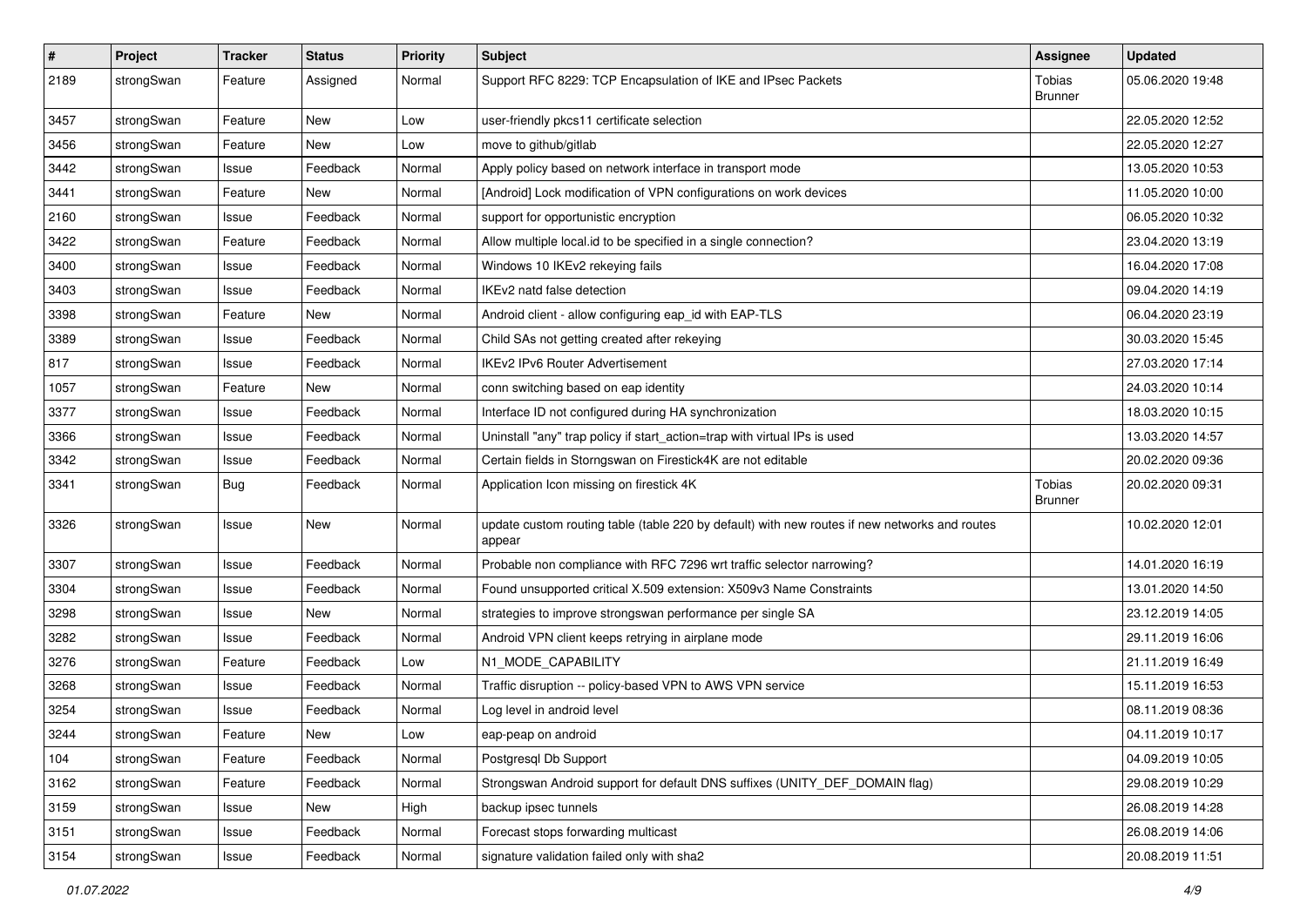| $\pmb{\#}$ | Project    | <b>Tracker</b> | <b>Status</b> | <b>Priority</b> | <b>Subject</b>                                                                                              | <b>Assignee</b>          | <b>Updated</b>   |
|------------|------------|----------------|---------------|-----------------|-------------------------------------------------------------------------------------------------------------|--------------------------|------------------|
| 3135       | strongSwan | Feature        | Feedback      | Normal          | Android client - settings for connection re-try                                                             |                          | 12.08.2019 16:32 |
| 3122       | strongSwan | Issue          | Feedback      | Normal          | Strongswan software iterupts                                                                                |                          | 18.07.2019 02:27 |
| 3097       | strongSwan | Issue          | Feedback      | Normal          | charon restart behaviour                                                                                    |                          | 24.06.2019 16:09 |
| 3075       | strongSwan | Feature        | New           | Normal          | <b>IPsec Labelling</b>                                                                                      |                          | 29.05.2019 17:09 |
| 3072       | strongSwan | Issue          | Feedback      | Normal          | Windows 10: setting WFP SA SPI fails with error 0x80320014                                                  |                          | 29.05.2019 14:34 |
| 2750       | strongSwan | Issue          | Feedback      | Normal          | setting WFP SA SPI failed: 0x80320035                                                                       |                          | 27.05.2019 11:59 |
| 3041       | strongSwan | Issue          | Feedback      | Low             | fail2ban or equivalent                                                                                      |                          | 06.05.2019 09:07 |
| 2966       | strongSwan | Issue          | Feedback      | Normal          | Problems with large amount of subnets in leftsubnet configuration                                           |                          | 02.04.2019 10:35 |
| 2972       | strongSwan | Feature        | Feedback      | Normal          | how to add X509v3 Key Usage: Key Encipherment                                                               |                          | 13.03.2019 13:59 |
| 2964       | strongSwan | Issue          | Feedback      | Normal          | Route to IKE Gateway Fails to Update Under Particular Configuration                                         |                          | 13.03.2019 10:38 |
| 2958       | strongSwan | Issue          | Feedback      | Normal          | Trap policies with unspecified remote IP covering multiple specific ports constantly produce new<br>IKE_SAs |                          | 11.03.2019 15:03 |
| 2870       | strongSwan | Issue          | Feedback      | Normal          | DNS resolution outside of tunnel if DNS server is in remote TS                                              |                          | 22.01.2019 11:06 |
| 2400       | strongSwan | Issue          | Feedback      | Normal          | Is DPD supposed to detect dead tunnel, or dead IKE instance                                                 |                          | 11.01.2019 22:53 |
| 2835       | strongSwan | Issue          | Feedback      | Normal          | Rekeyed SA can't be deleted in standby node                                                                 |                          | 19.12.2018 02:52 |
| 2854       | strongSwan | Feature        | New           | Low             | Srongswan doesn't sending RADIUS Accounting-On/Off on start up / shutdown                                   |                          | 10.12.2018 10:19 |
| 2823       | strongSwan | Feature        | Feedback      | Low             | Implementing VPN peer failover                                                                              |                          | 16.11.2018 10:25 |
| 2816       | strongSwan | Issue          | Feedback      | Normal          | order of DNS entries is reversed in /etc/resolv.conf                                                        |                          | 06.11.2018 10:41 |
| 2814       | strongSwan | Feature        | Feedback      | Normal          | Force Keepalive Packets if There is no NAT                                                                  |                          | 29.10.2018 15:47 |
| 2793       | strongSwan | Feature        | Feedback      | Normal          | Remote identity with certificate                                                                            |                          | 15.10.2018 10:20 |
| 2729       | strongSwan | Feature        | Feedback      | Normal          | Does Swanctl provide the same option as Ipsec with the rightID using a %?                                   |                          | 20.09.2018 17:37 |
| 2726       | strongSwan | Issue          | Feedback      | Normal          | Strongswan selects wrong source IP                                                                          |                          | 23.08.2018 13:38 |
| 2727       | strongSwan | Feature        | New           | Low             | single pair of selectors per CHILD_SA                                                                       |                          | 23.08.2018 12:08 |
| 2707       | strongSwan | Feature        | New           | Normal          | More attributes taken/translated from radius attributes                                                     |                          | 14.07.2018 15:21 |
| 2621       | strongSwan | Issue          | Feedback      | Normal          | Android: VPN connection stops working, strongSwan shows Connected                                           |                          | 06.07.2018 13:06 |
| 2392       | strongSwan | Feature        | Feedback      | Low             | enable eap-ttls in Android client                                                                           | Tobias<br><b>Brunner</b> | 04.07.2018 19:48 |
| 2698       | strongSwan | Issue          | Feedback      | Low             | DSCP and kernel-libipsec                                                                                    |                          | 04.07.2018 15:01 |
| 2691       | strongSwan | Issue          | New           | Normal          | Strongswan and KSOFTIRQ cpu utilization                                                                     |                          | 26.06.2018 14:34 |
| 2682       | strongSwan | Issue          | New           | Normal          | IMV/IMC (re)Attestation                                                                                     |                          | 07.06.2018 21:25 |
| 2678       | strongSwan | Issue          | Feedback      | Normal          | Phase 1 issue                                                                                               |                          | 07.06.2018 20:06 |
| 2671       | strongSwan | Issue          | New           | Normal          | Passing user-supplied cerificate file names to charon-nm is problematic                                     |                          | 23.05.2018 21:27 |
| 2668       | strongSwan | Feature        | Feedback      | Normal          | UE shall include the DEVICE_IDENTITY Notify payload                                                         |                          | 22.05.2018 13:48 |
| 352        | strongSwan | Issue          | Feedback      | Normal          | unable to allocate SPIs from kernel when running 32 bit binaries on 64 bit Linux                            |                          | 17.04.2018 14:59 |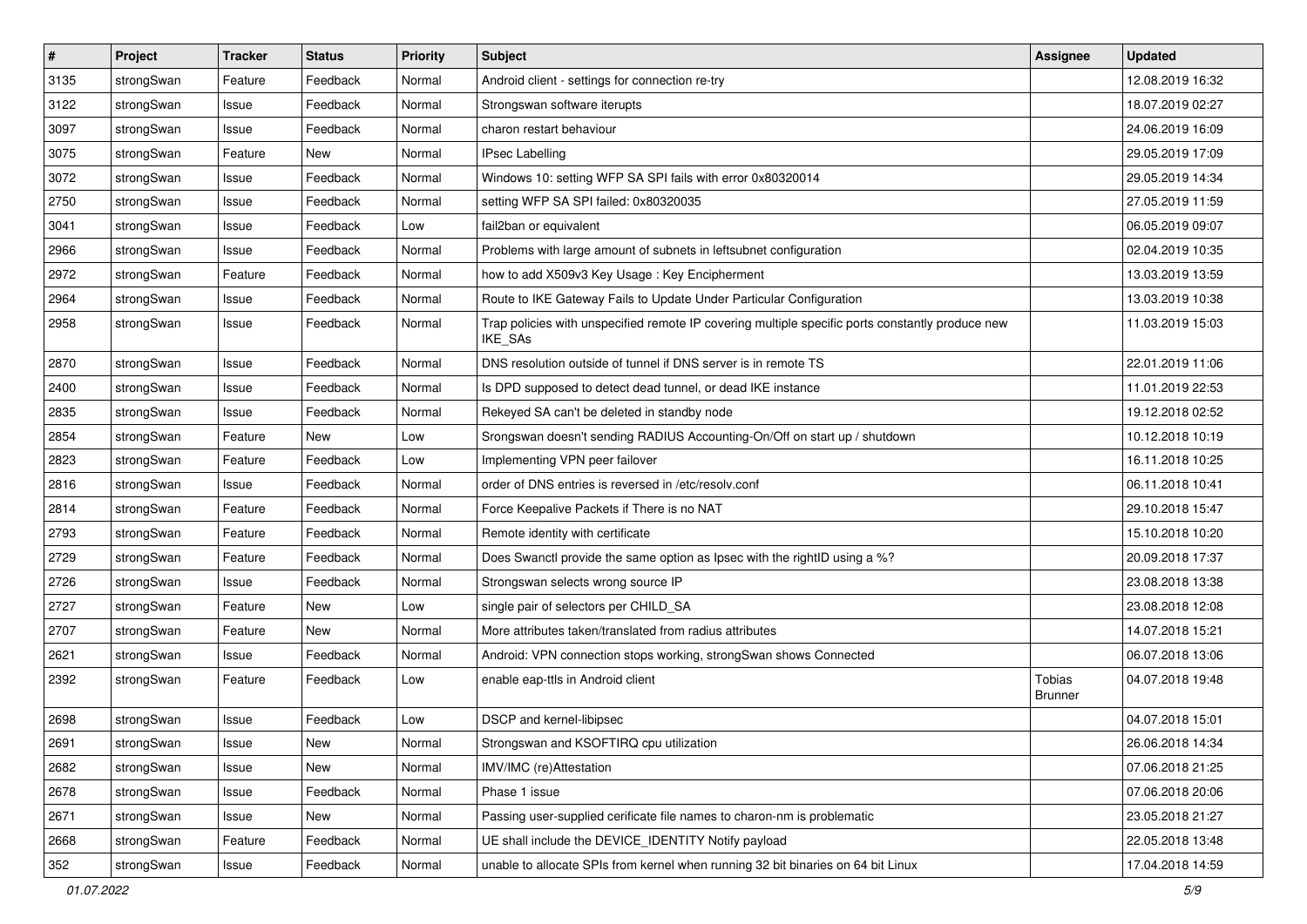| #    | Project    | <b>Tracker</b> | <b>Status</b> | <b>Priority</b> | <b>Subject</b>                                                                                   | <b>Assignee</b> | <b>Updated</b>   |
|------|------------|----------------|---------------|-----------------|--------------------------------------------------------------------------------------------------|-----------------|------------------|
| 2618 | strongSwan | Issue          | Feedback      | Normal          | Query regarding assignment of Tunnel IP                                                          |                 | 09.04.2018 10:57 |
| 2580 | strongSwan | Issue          | Feedback      | Normal          | [CFG] handling xx attribute failed in Android or Ubuntu, but works in macOS                      |                 | 09.03.2018 17:49 |
| 2560 | strongSwan | Issue          | Feedback      | Normal          | Duplicate CA cert requests sent                                                                  |                 | 28.02.2018 10:54 |
| 1068 | strongSwan | Bug            | Feedback      | Normal          | strongswan 5.3.2 and IKEv1 in transport mode causes NO_PROPOSAL_CHOSEN error                     |                 | 26.01.2018 13:30 |
| 2495 | strongSwan | Feature        | Feedback      | Normal          | LibreSSL Plugin                                                                                  |                 | 13.12.2017 09:29 |
| 2494 | strongSwan | Issue          | Feedback      | Normal          | Problems With 64bit Slot IDs With Pkcs11 Plugin                                                  | Jordan Hrycaj   | 12.12.2017 16:03 |
| 2493 | strongSwan | Issue          | Feedback      | Normal          | Pkcs11 Plugin Returns w/Bogus Return Code                                                        | Jordan Hrycaj   | 12.12.2017 15:58 |
| 2446 | strongSwan | Issue          | Feedback      | Normal          | Traffic loss during IKE reauth despite make-before-break enabled                                 |                 | 27.11.2017 17:12 |
| 2464 | strongSwan | Issue          | <b>New</b>    | Normal          | How to Loadbalance strongswan IPsec via NGINX?                                                   |                 | 12.11.2017 19:16 |
| 2459 | strongSwan | Issue          | <b>New</b>    | High            | updown script deleted firewall rules at down-client in make-before-break responder side          |                 | 05.11.2017 19:13 |
| 2077 | strongSwan | Issue          | Feedback      | Normal          | Grace period before reassigning offline IP lease                                                 |                 | 06.10.2017 10:44 |
| 2432 | strongSwan | Issue          | New           | Normal          | PLUTO_ME can be different for up-client and down-client                                          |                 | 21.09.2017 11:57 |
| 960  | strongSwan | Feature        | Feedback      | Normal          | Raise ALERT PROPOSAL MISMATCH IKE in IKE V1                                                      | Martin Willi    | 30.08.2017 09:05 |
| 2411 | strongSwan | Issue          | Feedback      | Normal          | VPN server name resolution is done via overlay DNS server upon IKE disconnect                    |                 | 22.08.2017 10:42 |
| 2409 | strongSwan | Feature        | Feedback      | Low             | Android client status details                                                                    |                 | 18.08.2017 13:23 |
| 2394 | strongSwan | Issue          | Feedback      | Normal          | IP is not assigned after re-authentication                                                       |                 | 04.08.2017 19:03 |
| 2361 | strongSwan | Feature        | New           | Normal          | Import .sswan files from NetworkManager                                                          |                 | 12.06.2017 15:25 |
| 2095 | strongSwan | Feature        | Feedback      | Normal          | Support liveness check in Strongswan                                                             |                 | 31.05.2017 00:56 |
| 397  | strongSwan | <b>Bug</b>     | New           | High            | Receive TS_UNACCEPTABLE errors                                                                   |                 | 31.05.2017 00:35 |
| 1559 | strongSwan | Feature        | Feedback      | Normal          | Expose received XAUTH/EAP username/password prompts via VICI, send secrets via VICI on<br>prompt |                 | 09.05.2017 16:28 |
| 2319 | strongSwan | Issue          | Feedback      | Normal          | gives up trying to bring up connection after DNS SERVFAIL                                        |                 | 08.05.2017 15:41 |
| 2307 | strongSwan | Feature        | Feedback      | Normal          | Permit installation of trap policy for CHILD_SA configurations with unset local_addrs            |                 | 26.04.2017 15:04 |
| 2273 | strongSwan | <b>Bug</b>     | Feedback      | Normal          | Unable to install strongswan client helper on OSX El Capitan                                     |                 | 10.03.2017 15:34 |
| 2260 | strongSwan | Issue          | New           | Normal          | Number of CHILD_SA for a single connection grows over time                                       |                 | 28.02.2017 13:46 |
| 2203 | strongSwan | Issue          | Feedback      | Normal          | Protecting symetric traffic using high availability in gateway to gateway setup (both active)    |                 | 15.02.2017 14:20 |
| 2202 | strongSwan | Feature        | Feedback      | Normal          | Radius NAS IP to be specified                                                                    |                 | 18.01.2017 17:58 |
| 2184 | strongSwan | Issue          | Feedback      | Normal          | configuration with multiple RSA keys                                                             |                 | 14.12.2016 13:09 |
| 2185 | strongSwan | Feature        | Feedback      | Normal          | INTERNAL_IP4_SUBNET Attribute Support in Android Client                                          |                 | 10.12.2016 01:14 |
| 2178 | strongSwan | Issue          | New           | Normal          | ha and updown                                                                                    |                 | 01.12.2016 13:53 |
| 2165 | strongSwan | Feature        | Feedback      | Normal          | missing LIBRESSL_VERSION_NUMBER support                                                          |                 | 03.11.2016 09:23 |
| 1082 | strongSwan | Feature        | Feedback      | Normal          | Framed-Route to set leftsubnet                                                                   |                 | 07.10.2016 10:02 |
| 2112 | strongSwan | Issue          | New           | Normal          | Broadcast packets are not relayed from Lan to Vpn clilent                                        |                 | 14.09.2016 14:18 |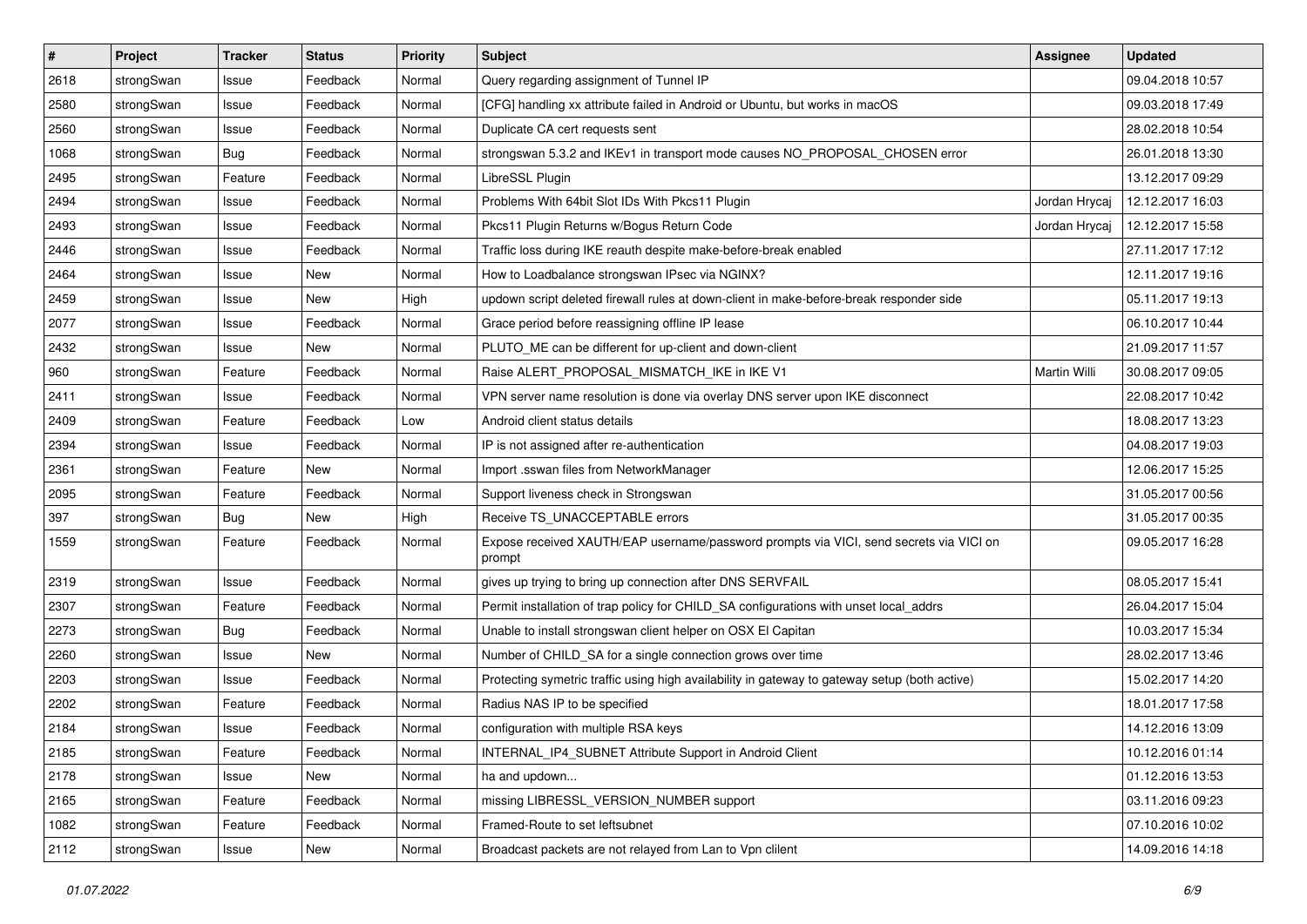| $\sharp$ | Project    | <b>Tracker</b> | <b>Status</b> | <b>Priority</b> | <b>Subject</b>                                                                                                                                          | <b>Assignee</b>     | <b>Updated</b>   |
|----------|------------|----------------|---------------|-----------------|---------------------------------------------------------------------------------------------------------------------------------------------------------|---------------------|------------------|
| 2110     | strongSwan | Issue          | Feedback      | Normal          | Remote Identity (IDr) in IKE AUTH Response is sent as hex-encoded binary value instead of text<br>when setting leftid to type KEY_ID (leftid=@#xxxxxxx) |                     | 13.09.2016 21:42 |
| 1506     | strongSwan | Feature        | Feedback      | Normal          | Enhance DoS protection to deny users that failed Authentication                                                                                         |                     | 17.06.2016 14:31 |
| 1482     | strongSwan | Feature        | Feedback      | Normal          | Allow changing init_limit_half_open etc. at runtime by reloading strongswan.conf                                                                        |                     | 26.05.2016 14:49 |
| 1456     | strongSwan | Issue          | Feedback      | Normal          | Missing Tunnel-Client-Endpoint & Tunnel-Server-Endpoint AVP in RADIUS Accounting Start/Stop<br>messages                                                 |                     | 11.05.2016 11:54 |
| 1422     | strongSwan | Issue          | Feedback      | Normal          | IKEv1: IKE_SA reauth vs. CHILD_SA rekey race prevents IKE_SA reauthentication in time                                                                   |                     | 20.04.2016 15:06 |
| 1383     | strongSwan | Issue          | Feedback      | Normal          | How to limit the amount of the installed Child_SAs                                                                                                      |                     | 08.04.2016 11:20 |
| 1338     | strongSwan | Issue          | Feedback      | Normal          | problem with changing esp algorithm in strongswan                                                                                                       |                     | 10.03.2016 18:23 |
| 1334     | strongSwan | Issue          | Feedback      | Normal          | Version 5.3.5, duplicated tunnel aftr IKE_SA rekeyed                                                                                                    |                     | 10.03.2016 11:06 |
| 1289     | strongSwan | Issue          | New           | Normal          | HA plugin should sync last sent packet                                                                                                                  |                     | 01.02.2016 13:59 |
| 1276     | strongSwan | Issue          | Feedback      | Normal          | Threading: ext-auth hook blocks any other connection attempt                                                                                            |                     | 27.01.2016 12:28 |
| 1253     | strongSwan | Feature        | Feedback      | Normal          | Strongswan doesn't support CA bundles                                                                                                                   |                     | 19.01.2016 11:23 |
| 1271     | strongSwan | Issue          | New           | Normal          | X.509 UTF-8 support                                                                                                                                     |                     | 17.01.2016 14:39 |
| 930      | strongSwan | Feature        | New           | Normal          | Option to have non-sequential v6 roadwarrior addresses                                                                                                  |                     | 12.01.2016 16:36 |
| 1251     | strongSwan | Feature        | New           | Normal          | FreeBSD HA                                                                                                                                              |                     | 11.01.2016 22:01 |
| 1008     | strongSwan | Feature        | Feedback      | Normal          | FARP for IPv6                                                                                                                                           |                     | 14.12.2015 20:59 |
| 162      | strongSwan | Feature        | Feedback      | Normal          | Submit ClusterIP patches mainline                                                                                                                       |                     | 14.12.2015 20:43 |
| 1207     | strongSwan | Feature        | New           | Normal          | Add more than 2 hosts support to HA plugin and make it configurable                                                                                     |                     | 08.12.2015 05:05 |
| 1165     | strongSwan | Issue          | New           | Normal          | StrongSwan Virtual Ip problem                                                                                                                           | <b>Martin Willi</b> | 19.10.2015 23:59 |
| 1157     | strongSwan | Issue          | Feedback      | Normal          | Message ID overflow RFC 5996 2.2                                                                                                                        |                     | 12.10.2015 13:52 |
| 1000     | strongSwan | Feature        | Feedback      | Normal          | Raise ALERT_TS_MISMATCH in IKE V1                                                                                                                       |                     | 09.09.2015 12:47 |
| 1081     | strongSwan | Feature        | New           | Normal          | Active/standby VPN Gateway Failover                                                                                                                     |                     | 21.08.2015 22:01 |
| 1079     | strongSwan | Feature        | Feedback      | Normal          | Future Plans for firwall configuration equivalent under FreeBSD                                                                                         |                     | 21.08.2015 15:58 |
| 994      | strongSwan | Bug            | <b>New</b>    | Urgent          | same rekey time for ike and child causes tunnel deletion for ikev1 in 5.2.2 version                                                                     |                     | 12.06.2015 12:31 |
| 973      | strongSwan | Issue          | <b>New</b>    | Normal          | IKEv2 dpd + auto=route + tunnel downtime cause additional CHILD_SAs                                                                                     |                     | 29.05.2015 17:40 |
| 357      | strongSwan | Issue          | New           | Normal          | Lifetime in case of IKEv1                                                                                                                               |                     | 18.05.2015 10:40 |
| 927      | strongSwan | Feature        | <b>New</b>    | Normal          | Charon: Implement route events and add an consumer in updown plugin                                                                                     |                     | 11.04.2015 12:02 |
| 926      | strongSwan | Issue          | New           | Normal          | HA: resync errors when a node is joining a cluster                                                                                                      |                     | 10.04.2015 15:05 |
| 923      | strongSwan | Issue          | New           | Normal          | MOBIKE not working on HA cluster                                                                                                                        |                     | 09.04.2015 09:46 |
| 38       | strongSwan | Feature        | New           | Low             | OCSP in IKE payload, RFC4806                                                                                                                            |                     | 19.12.2014 14:20 |
| 87       | strongSwan | Feature        | New           | Normal          | IPsec Multicast Support                                                                                                                                 |                     | 19.12.2014 14:20 |
| $777\,$  | strongSwan | Issue          | New           | Normal          | column length in attributes table of strongswan database is too short                                                                                   |                     | 25.11.2014 20:46 |
| 766      | strongSwan | Feature        | New           | Normal          | Make retransmit settings tunable by connection                                                                                                          |                     | 14.11.2014 10:02 |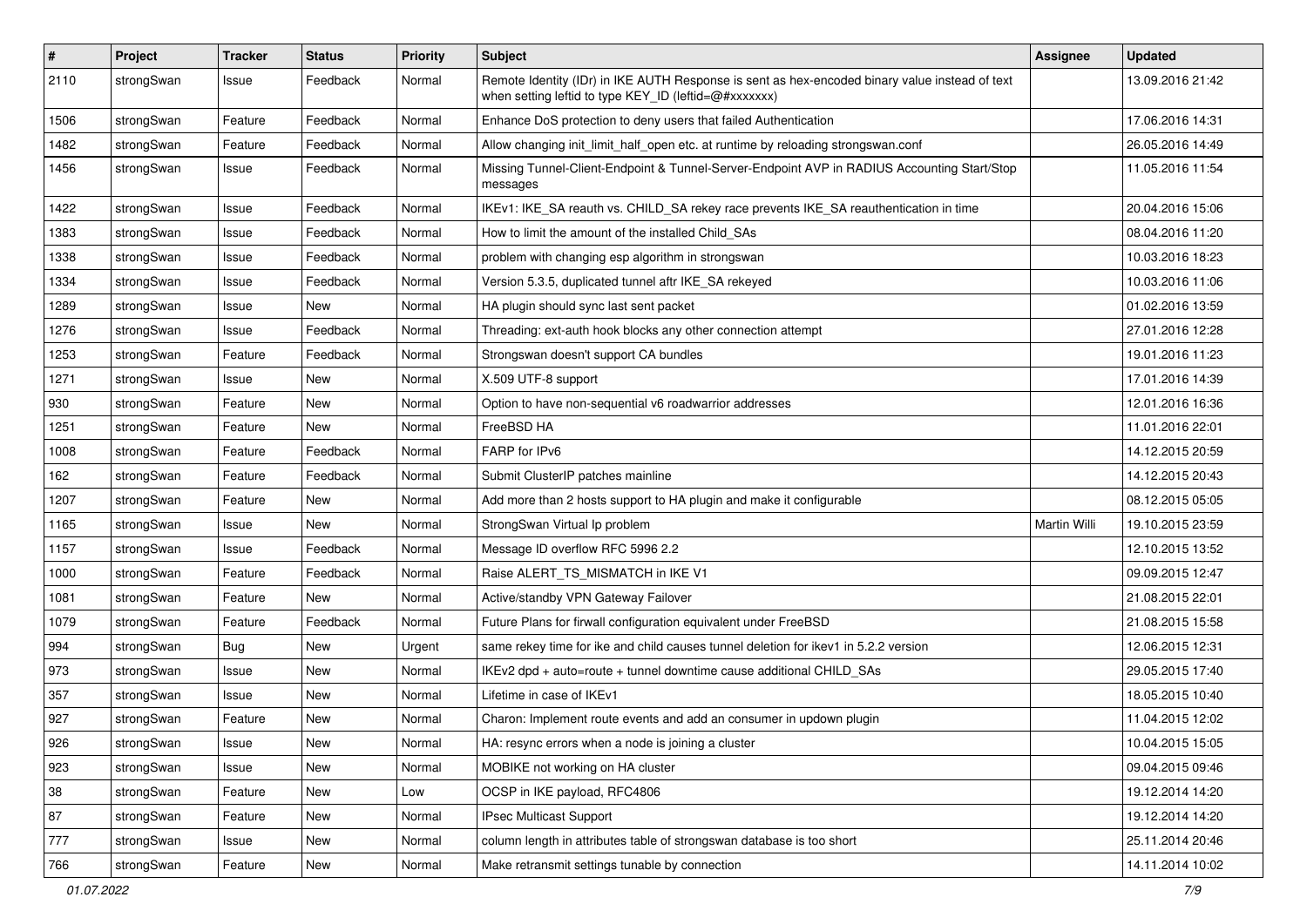| $\vert$ # | Project    | <b>Tracker</b> | <b>Status</b> | <b>Priority</b> | <b>Subject</b>                                                                          | <b>Assignee</b>                 | <b>Updated</b>   |
|-----------|------------|----------------|---------------|-----------------|-----------------------------------------------------------------------------------------|---------------------------------|------------------|
| 746       | strongSwan | Feature        | New           | Normal          | Different radius server(s) for accounting                                               |                                 | 22.10.2014 12:23 |
| 730       | strongSwan | Issue          | <b>New</b>    | Normal          | NAT-NAT fallback                                                                        |                                 | 09.10.2014 12:40 |
| 482       | strongSwan | Issue          | Feedback      | Normal          | NAT-NAT connection                                                                      | Tobias<br><b>Brunner</b>        | 09.10.2014 12:37 |
| 725       | strongSwan | Issue          | <b>New</b>    | High            | Mediation connection get stuck if peer is not online                                    |                                 | 03.10.2014 12:02 |
| 702       | strongSwan | Issue          | <b>New</b>    | Normal          | ipsec route mode, Strongswan as responder may result collsion in INIT exchange. and ike |                                 | 12.09.2014 16:34 |
| 697       | strongSwan | Issue          | <b>New</b>    | Normal          | HA: nodes fail to sync data because of UDP packet drops                                 |                                 | 09.09.2014 14:29 |
| 693       | strongSwan | Feature        | Feedback      | Normal          | Time policy for roadwarrior                                                             | <b>Tobias</b><br><b>Brunner</b> | 02.09.2014 11:06 |
| 541       | strongSwan | Issue          | <b>New</b>    | Normal          | List of servers in client config (Failover)                                             |                                 | 13.08.2014 15:10 |
| 645       | strongSwan | Feature        | <b>New</b>    | Normal          | Support HeapAlloc() and friends in leak-detective                                       |                                 | 10.07.2014 15:12 |
| 644       | strongSwan | Feature        | New           | Normal          | Non-monolithic Windows build                                                            |                                 | 10.07.2014 15:12 |
| 643       | strongSwan | Feature        | New           | Normal          | CNG/Bcrypt native Windows crypto plugin                                                 |                                 | 10.07.2014 15:12 |
| 642       | strongSwan | Feature        | <b>New</b>    | Normal          | Windows Named Pipe stream and service                                                   |                                 | 10.07.2014 15:11 |
| 641       | strongSwan | Feature        | New           | Normal          | kernel-iph virtual IP support and IKE routing lookups ignoring IPsec routes             |                                 | 10.07.2014 15:11 |
| 640       | strongSwan | Feature        | New           | Normal          | Provide an init once() abstraction layer                                                |                                 | 10.07.2014 15:10 |
| 522       | strongSwan | Issue          | <b>New</b>    | Normal          | Mac OS X native application won't update network interface for DNS lookups              |                                 | 08.07.2014 10:23 |
| 628       | strongSwan | Issue          | <b>New</b>    | Normal          | Windows Phone 8.1 - Certificate Pattern Matching                                        |                                 | 30.06.2014 14:06 |
| 619       | strongSwan | Issue          | <b>New</b>    | Normal          | pki --issue should have an --out option                                                 |                                 | 15.06.2014 00:26 |
| 552       | strongSwan | Issue          | Feedback      | Normal          | move pki tool to ipsecdir                                                               | Tobias<br><b>Brunner</b>        | 14.04.2014 13:52 |
| 456       | strongSwan | <b>Bug</b>     | Feedback      | Normal          | StrongSwan client for OS X crashes                                                      | Martin Willi                    | 21.03.2014 12:16 |
| 542       | strongSwan | Issue          | Feedback      | Normal          | Nesting tunnels                                                                         | Andreas<br>Steffen              | 07.03.2014 09:22 |
| 268       | strongSwan | Feature        | Feedback      | Normal          | support for ssh keypairs in strongswan network-manager plugin                           | Tobias<br><b>Brunner</b>        | 19.02.2014 15:13 |
| 462       | strongSwan | Issue          | Feedback      | Normal          | strongswan android app can not use on android 4.4 OS                                    | <b>Tobias</b><br><b>Brunner</b> | 06.01.2014 13:07 |
| 420       | strongSwan | Feature        | Feedback      | Normal          | Add more of the verbs that were supported by pluto to the updown plugin                 | <b>Tobias</b><br><b>Brunner</b> | 11.10.2013 07:56 |
| 406       | strongSwan | Feature        | Feedback      | Low             | TNC: Speeding up the Attestation process                                                | Andreas<br>Steffen              | 10.09.2013 14:00 |
| 404       | strongSwan | Issue          | Feedback      | Normal          | TNC: Update HowTos and implement some compilation flag checking                         | Andreas<br>Steffen              | 10.09.2013 13:58 |
| 368       | strongSwan | Feature        | New           | Low             | Add support for UNITY_DEF_DOMAIN mode config and pass domain to resolvconf              |                                 | 27.07.2013 01:25 |